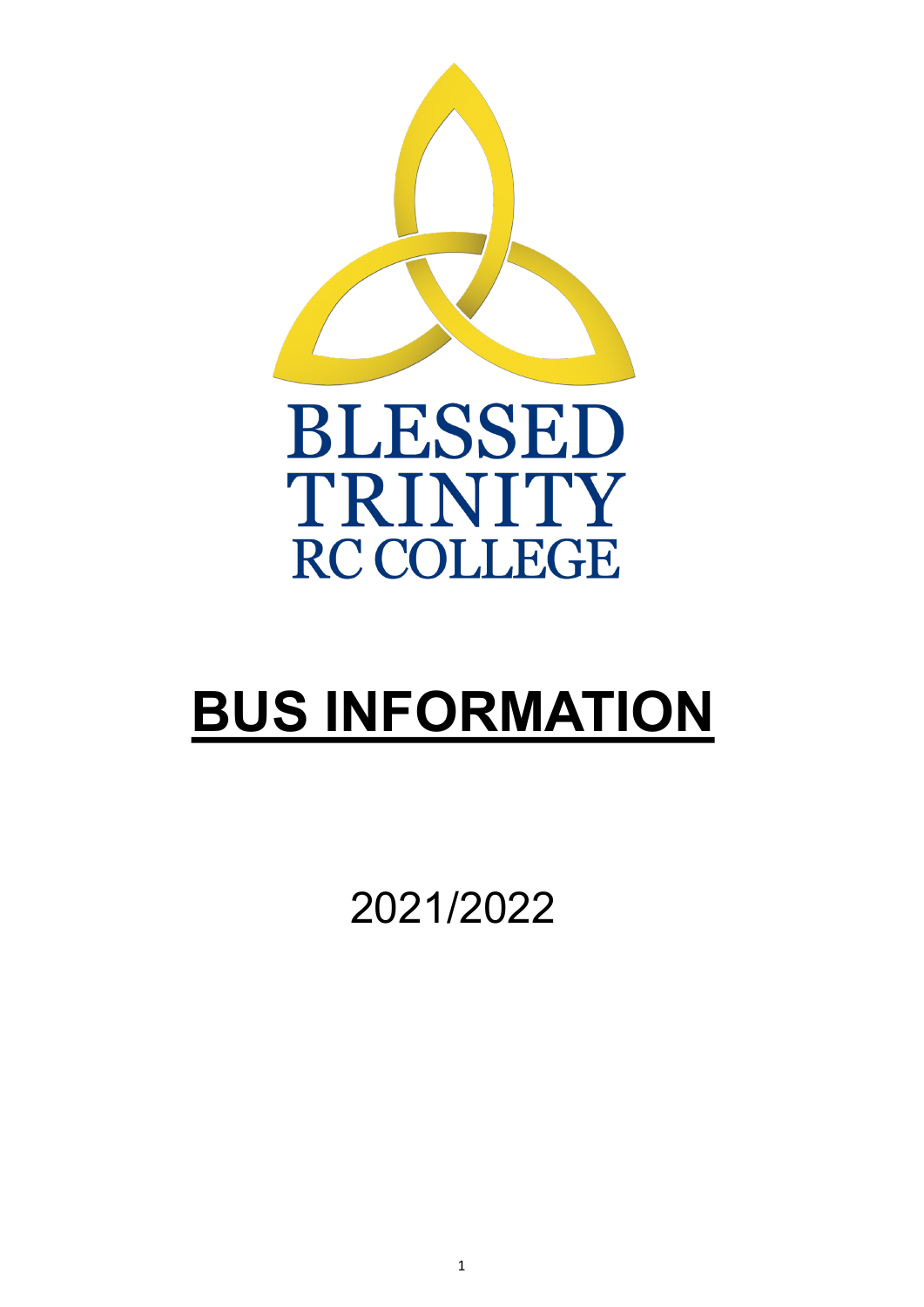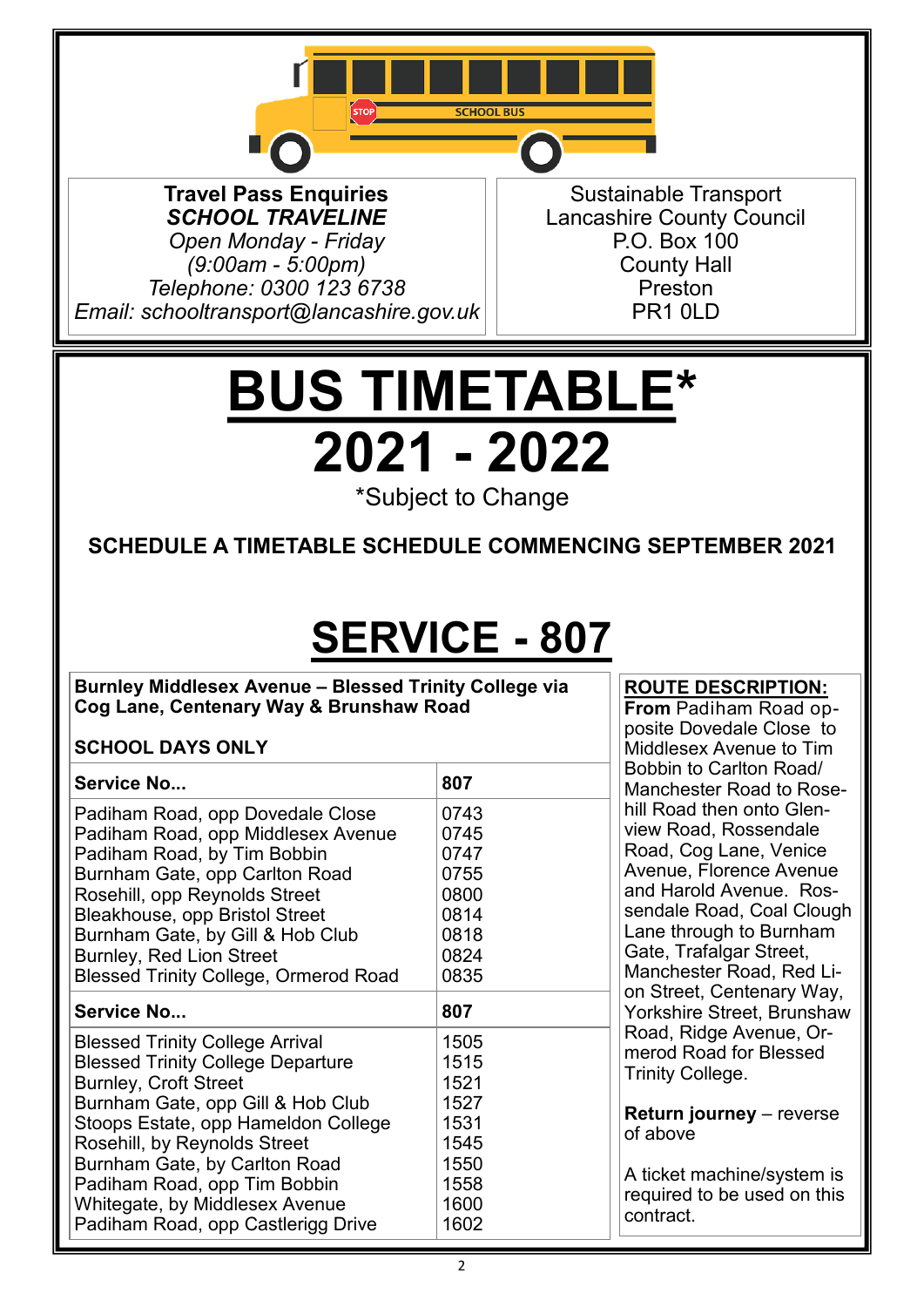# **SERVICE - 972**

#### **Hapton Inn – Blessed Trinity College via Lowerhouse Lane & Glen View Road**

#### **SCHOOL DAYS ONLY**

| Service No                                   | 972  |
|----------------------------------------------|------|
| Hapton, by Mill Hill Lane                    | 0750 |
| Hapton, by Oxford Close                      | 0755 |
| Padiham, opp Bridge Inn                      | 0800 |
| Lowerhouse, opp Printers Fold                | 0805 |
| <b>Lowerhoues Fold</b>                       | 0810 |
| Rosehill, opp Coaching House                 | 0825 |
| Towneley, by Rock Lane                       | 0830 |
| <b>Blessed Trinity College, Ormerod Road</b> | 0835 |
| <b>Service No</b>                            | 972  |
|                                              |      |
| Blessed Trinity College Arrival              | 1505 |
| <b>Blessed Trinity College Departure</b>     | 1520 |
| Towneley, opp Rock Lane                      | 1525 |
| Rosehill, o/s Coaching House                 | 1530 |
| Rose Grove, by Dorset Street                 | 1545 |
| Lowerhouse, adj Printers Fold                | 1550 |
| Padiham, by Bridge Inn                       | 1555 |
| Hapton, opp Oxford Close                     | 1600 |
| Hapton, opp Mill Hill Lane                   | 1605 |

#### **ROUTE DESCRIPTION**

From Hapton by Mill Hill Lane to Lancaster Drive, Cambridge Drive, Abingdon Road, Thompson Street, Green Lane, Burnley Road, Padiham Road. Scott Street, Lowerhouse Lane, Liverpool Road, Lowerhouse Lane, Rosegrove Lane, Rossendale Road, Glen View Road, Woodplumpton Road, Glenview Road, New Road, Todmorden Road, Belvedere Road, Queen Victoria Road, Queens Park Road, Ormerod Road for Blessed Trinity College.

Return journey – Ormerod Rd, Queen Victoria Rd and then as reverse of above.

A ticket machine/system is required to be used on this contract.

## **SERVICE - 914**

### **Padiham Road - Blessed Trinity College via Clifton Farm**

### **SCHOOL DAYS ONLY**

|                                                                                                                                                                                                                                                                         | dinam Roa                                                    |                                                                                                                                          |
|-------------------------------------------------------------------------------------------------------------------------------------------------------------------------------------------------------------------------------------------------------------------------|--------------------------------------------------------------|------------------------------------------------------------------------------------------------------------------------------------------|
| Service No                                                                                                                                                                                                                                                              | 914                                                          | Ightenhill F<br>Road, We                                                                                                                 |
| Padiham Road, Tim Bobbin<br>Rose Grove, Gannow Lane<br>Rose Grove, Sycamore Avenue<br>Burnley, Lakeland Way<br><b>Burnley, Clifton Farm</b><br><b>Burnley, Trafalgar Street</b><br><b>Blessed Trinity, Ormerod Road</b>                                                 | 0735<br>0737<br>0740<br>0747<br>0800<br>0817<br>0835         | field Drive.<br>Keilder Dr<br>Road, Clift<br>Coverdale<br>Avenue, Io<br>Street, Pe<br>Way, Wes<br>Street, Ce<br>Church St                |
| <b>Service No</b>                                                                                                                                                                                                                                                       | 914                                                          | Road, Que                                                                                                                                |
| <b>Blessed Trinity College, Arrival</b><br><b>Blessed Trinity College, Departure</b><br><b>Burnley, Trafalgar Street</b><br><b>Burnley, Clifton Farm</b><br>Burnley, Lakeland Way<br>Rose Grove, Sycamore Avenue<br>Rose Grove, Gannow Lane<br>Padiham Road, Tim Bobbin | 1505<br>1515<br>1525<br>1533<br>1540<br>1547<br>1550<br>1557 | Queens Pa<br>Road for E<br>lege.<br><b>Return jor</b><br>Rd, Belver<br>den Rd an<br>of above.<br>A ticket ma<br>required to<br>contract. |

**ROUTE DESCRIPTION:**

**From** Tim Bobbin Padiham Road to Gannow Lane, Sycamore Ave, Kiddrow Lane, Paad. Lakeland Way, Park Lane, Ighten stwood Road, Well-, Pendle Way, ive. Gawthorpe ton Farm Shops, Way, Crow Wood ahten Road, Tunnel ndle Way, Cavalary tway, Trafalgar ntenary Way, reet, Ormerod een Victoria Road, ark Road, Ormerod **Read Trinity Col-Return journey** Ormerod

dere Rd, Todmord then as reverse

achine/system is be used on this